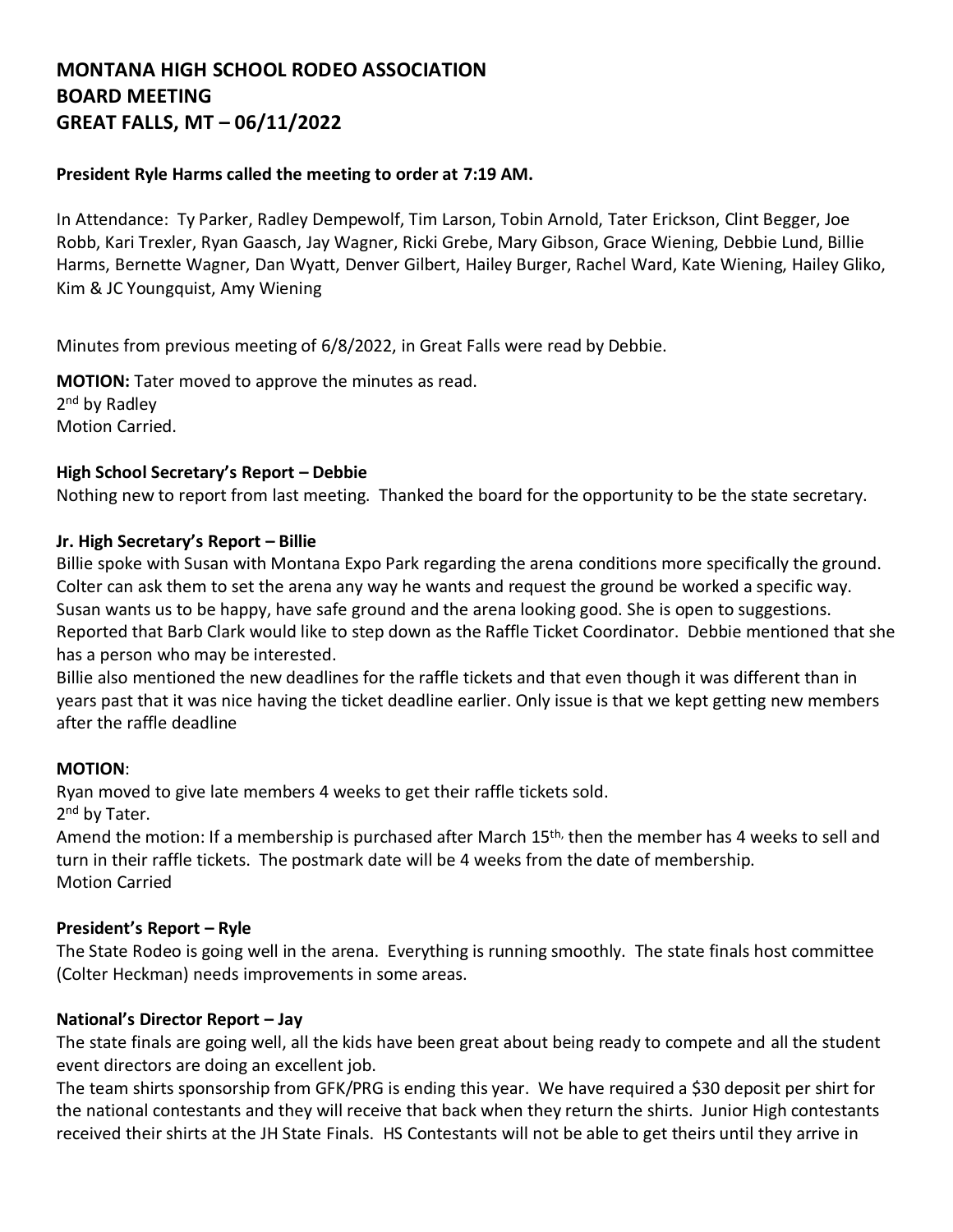Gillette. Jay would like to see us produce a plan for new shirts for the upcoming years, a plan will be brought to the Lewiston meeting. Discussion held on what to do with the existing shirts after this year.

# **MOTION:**

Tater moved to sell the GFK/PRG shirts that we can for \$30 each. 2<sup>nd</sup> by Tim. Motion carried

**Student Officer's Report –** No Report **Crisis Fund -** No Report

### **Promotions Committee- Ryan**

Ryan discussed raffle items. The 4-wheeler has been ordered from RMC due to the shortage of inventory. The current budget was discussed.

### **MOTION:**

Ty moved to give the Promotions Committee a \$30,000 budget. 2<sup>nd</sup> by Clint. Motion Carried

**Judge's Report –** No Report

### **OLD BUSINESS:**

1.Reimbursement to Amy Wiening for sponsor flags and graphic designs.

### **MOTION:**

Tater moved to reimburse Amy Wiening the \$1250 she spent for sponsor flags and graphic design. 2<sup>nd</sup> by Clint Motion Carried

Discussion held about future spending for the sponsors and a budget for Amy.

# **MOTION:**

Tater moved that 15% of the sponsorship should allocated to promote that sponsor with a \$500 maximum. Anything over \$500 will need the executive board's approval. 2<sup>nd</sup> by Ty Motion Carried.

2.Timer Pay – Discussion held on the best way to pay the timers at the qualifying rodeos.

# **MOTION:**

Jay moved to increase our gate fee to \$3.00 with \$1.00 to be split between the two timers. 2<sup>nd</sup> by Joe. Five opposed, five in favor Motion failed.

3.Third Judge Requirements – The feed back from the judges was that they did not want a decrease in pay. They all thought that 350-400 runs constituted having a third judge. Discussion held.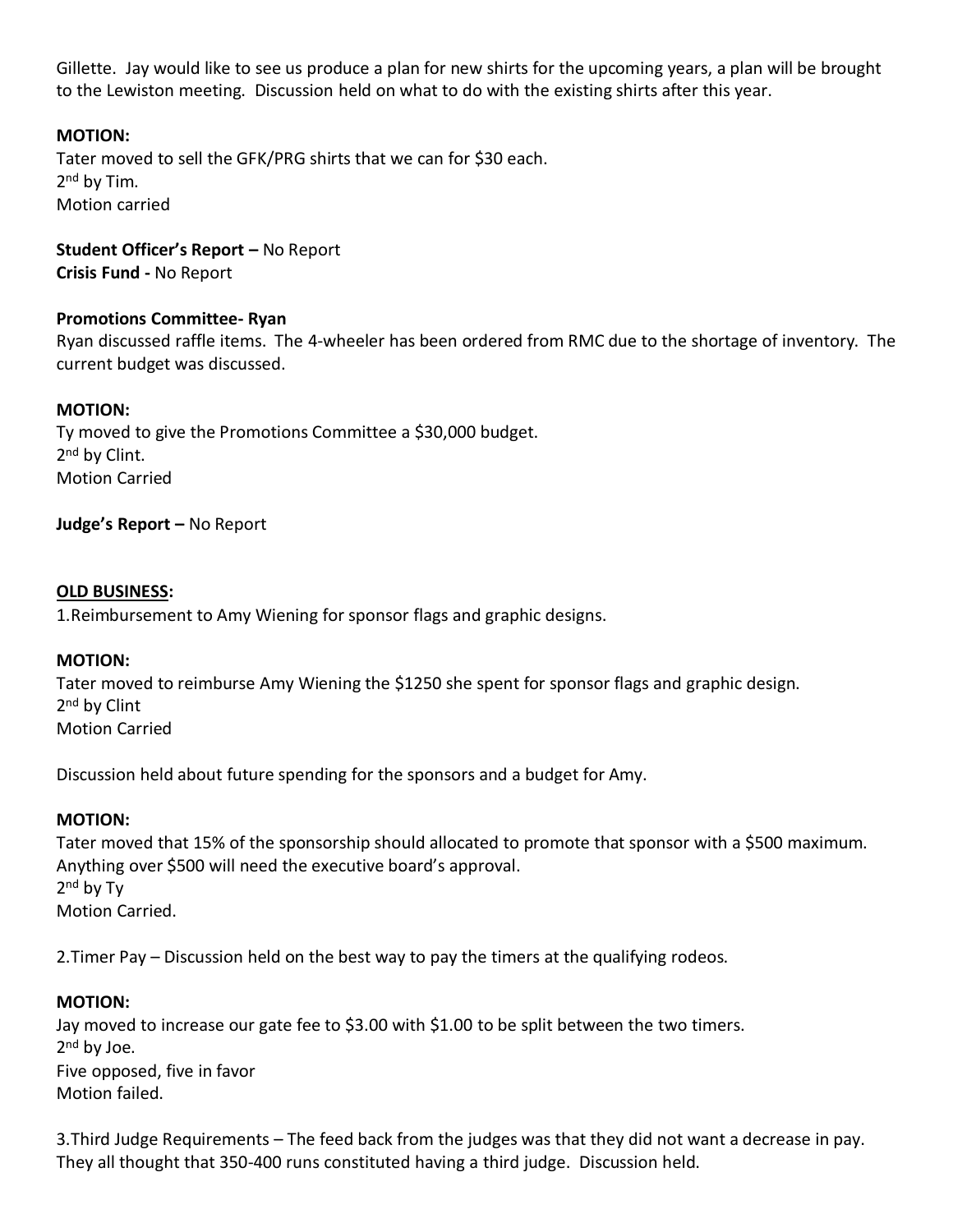# **MOTION:**

Ty moved to leave the third judge requirement as it currently is. 2<sup>nd</sup> by Kari. Motion Carried

4. Turn Out Proposal – Discussion held regarding the proposal.

# **MOTION:**

Tobin moved to approve the proposal with the addition that a notified turn out of an event must be made 2 hours prior to the start of the rodeo.

2<sup>nd</sup> by Jay Motion Carried The Turn Out Proposal will be added to our ground rules.

5. State Finals Stock – Discussion held about requiring the stock contractors for the state rodeo to have used their stock at 6 qualifying rodeos. It was decided that we should leave it as is for the 2022-23 season and the remaining of the state contract.

### **MOTION:**

Tater moved to table the state finals stock requirements to the Lewistown meeting with Ryle producing a written proposal.

2<sup>nd</sup> by Ryan Motion Carried

6. Shooting Sports – Dan Wyatt went over some ideas that he had produced since the last meeting. He would like a minimum of four qualifying shoots to qualify for the state rodeo. Two events held on the west and two on the east. Discussed incentives for the contestants such as end of year awards. Discussed also having an emt or medical kit at all shooting events.

We will need to change the ARTS program to add shooting sports as an event to enter and to keep track of points. We also need to add the option of shooting sports on our rodeo approvals.

### **MOTION**:

Tater moved to approve shooting sports as an event in the Montana High School Rodeo Association. 2<sup>nd</sup> by Ryan Motion carried

### **NEW BUSINESS:**

1.Introduction of new student officers: Hailey Burger- Pres., Rachel Ward – VP, Kate Wiening – Sec. and Hailey Gliko – Queen. Kari Trexler – new dist. 5 State Director to replace Jim Garrison. Thanked the existing student officers.

2. Queen Budget – Bernette went over the current queen budget. She had a budget of \$1000 when she took over the queen coordinator position several years ago. She was approved for a \$1500 budget, but she went over due to rising costs. Discussed coming up with a cost per contestant for future competitions.

### **MOTION:**

Ryan moved to pay Bernette for all the current queen expenses. 2<sup>nd</sup> by Tim Motion carried